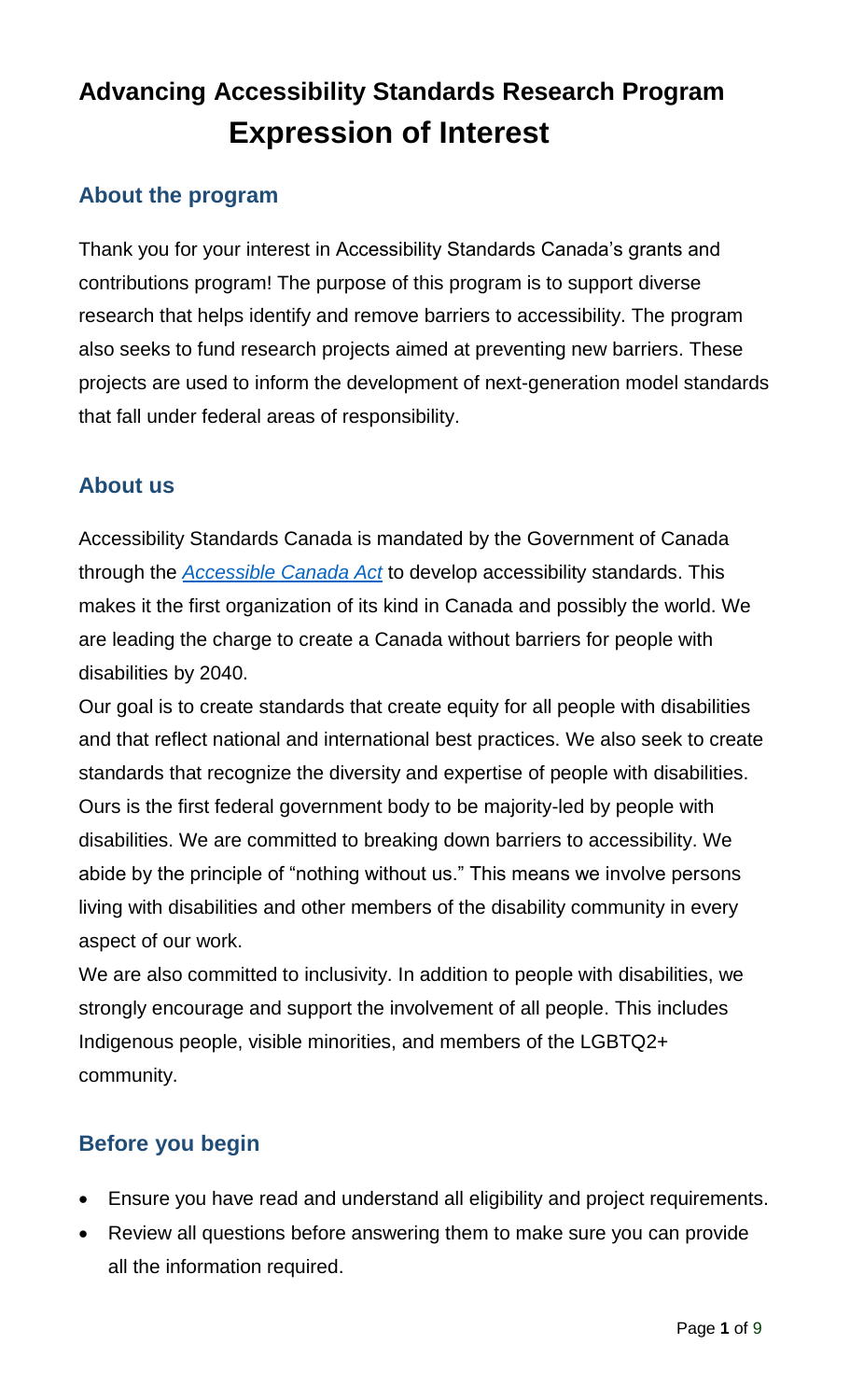### **Purpose of this process**

Accessibility Standards Canada will review your expression of interest to assess how your proposed research project aligns with the goals and desired outcomes of the grants and contributions program.

This form includes a series of questions asking you to describe your proposed project. Please answer all of the questions. Be as concise as possible with your responses, but don't leave out any important information.

**You must complete this form in full.** Your expression of interest may be refused if it has errors or information is missing, or if it is submitted after the deadline.

#### **How we use the information you provide**

By completing this form, you are providing information voluntarily. We will use this information to assess your submission. We may also use it to support related program activities such as policy analysis, research, and evaluation.

We may discuss your project with other federal government departments and organizations. To help evaluate your expression of interest, we may share project details with outside experts. For example, they may help us assess how your project addresses a gap or will help inform a relevant subject area.

## **Protection of personal information**

The use or sharing of your personal information will not affect your relationship with this department or any other government organization.

Your personal information will be managed in accordance with the *[Privacy](https://laws-lois.justice.gc.ca/eng/acts/p-21/FullText.html) Act* and other relevant laws. You have the right to:

- access your personal information
- ask for corrections if you think there is an error or an omission

Questions, concerns, or complaints about how we apply the *Privacy Act* and privacy policies can be sent to Accessibility Standards Canada's Privacy Coordinator:

- by email: [Info.Accessibility.Standards-Normes.Accessibilite.Info@asc-nac.gc.ca](mailto:Info.Accessibility.Standards-Normes.Accessibilite.Info@asc-nac.gc.ca)
- by phone: 1-833-854-7628
- by mail:

Privacy Coordinator Accessibility Standards Canada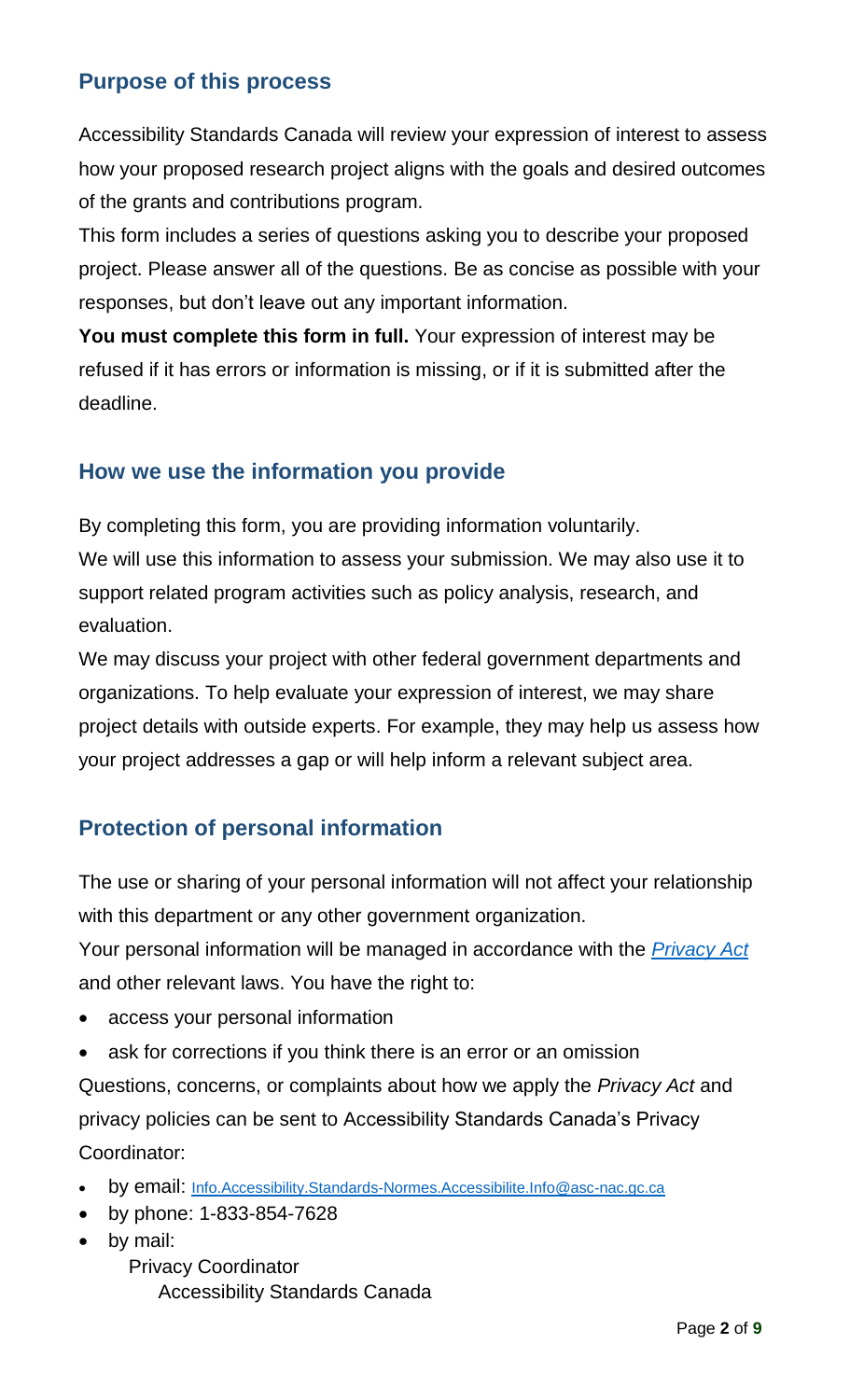### 320 Boulevard St. Joseph, Suite 246 Gatineau QC K1A 0H3 If you are not happy with our response to your privacy-related questions, concerns, or complaints, you may contact the

[Office of the Privacy Commissioner of Canada.](https://www.priv.gc.ca/en/report-a-concern/)

# **Your right to access information**

Your expression of interest submission is subject to the *Access to [Information Act](https://laws-lois.justice.gc.ca/eng/acts/a-1/page-1.html)*. The Act gives every person the right to access information under the control of a government agency, with some exemptions.

• [Instructions for accessing information](https://www.canada.ca/en/treasury-board-secretariat/services/access-information-privacy/access-information/information-about-programs-information-holdings/standard-personal-information-banks.html)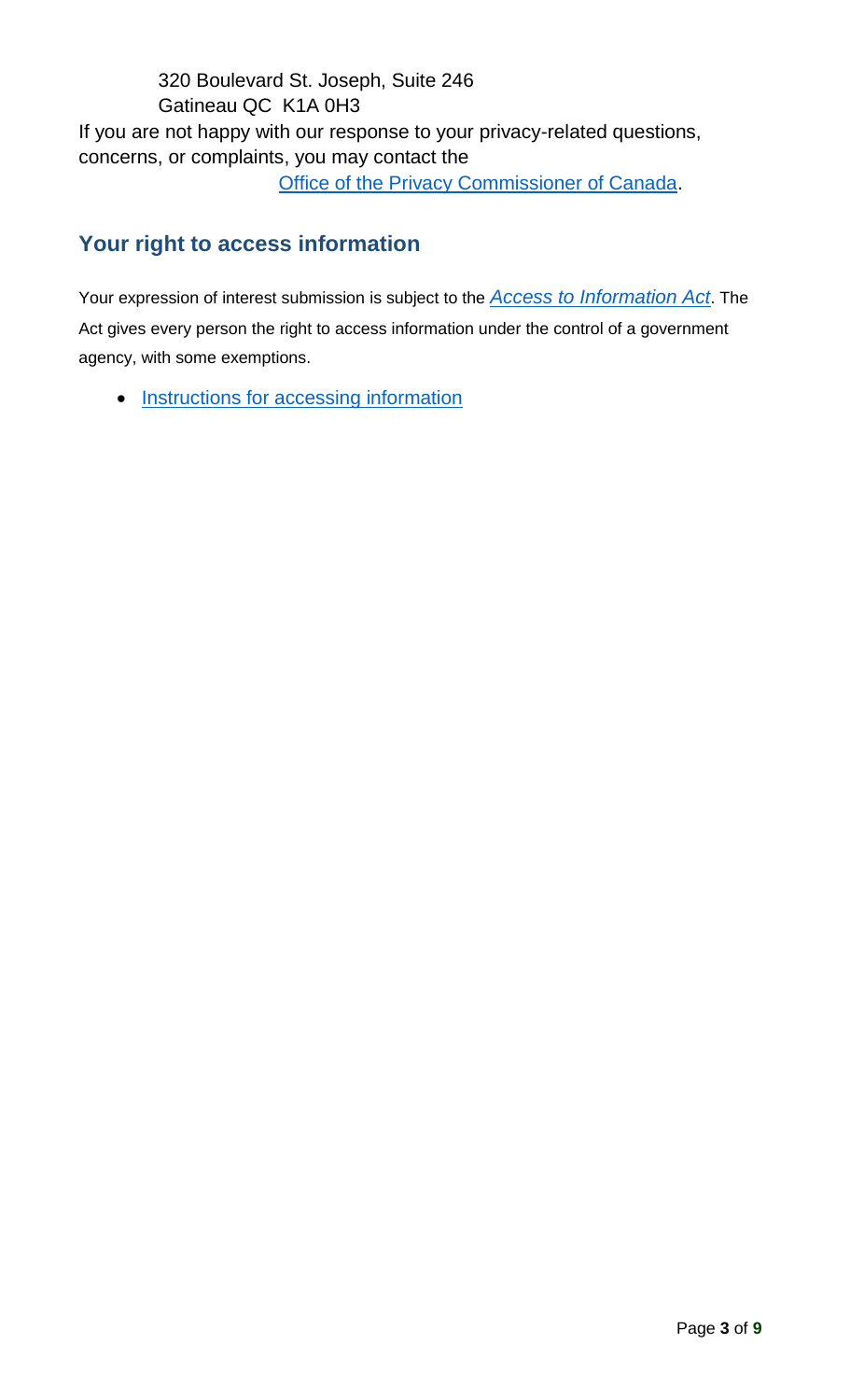# **Expression of Interest Form**

Please answer all the questions in this Expression of Interest Form. Make sure you respect the word limit for each question, if applicable.

# **Part 1: Organization**

#### **A. Information about your organization**

- 1. Legal name of organization. This is usually the name on file with the Canada Revenue Agency or a provincial or territorial equivalent. It may also appear on funding cheques.
- 2. Operating (or common) name of the organization (If different from the legal name).
- 3. Business or registration number. This is a 15-digit number issued by the Canada Revenue Agency. For example, 123456789 RR 0001.

All registered charities and non-profits are issued a registration number.

You can find it on tax-related documents. It will also appear on written

communications from the Canada Revenue Agency. For more information,

visit the [Canada Revenue Agency website.](http://www.cra-arc.gc.ca/menu-eng.html)

#### **No number?**

If you do not have a business or registration number, please include one of the following documents when you submit your expression of interest.

If the organization is **not incorporated**, provide a copy of your rules, by-

laws, council resolutions, or constitution when you submit your expression of interest.

If the organization is **incorporated**, provide a copy of: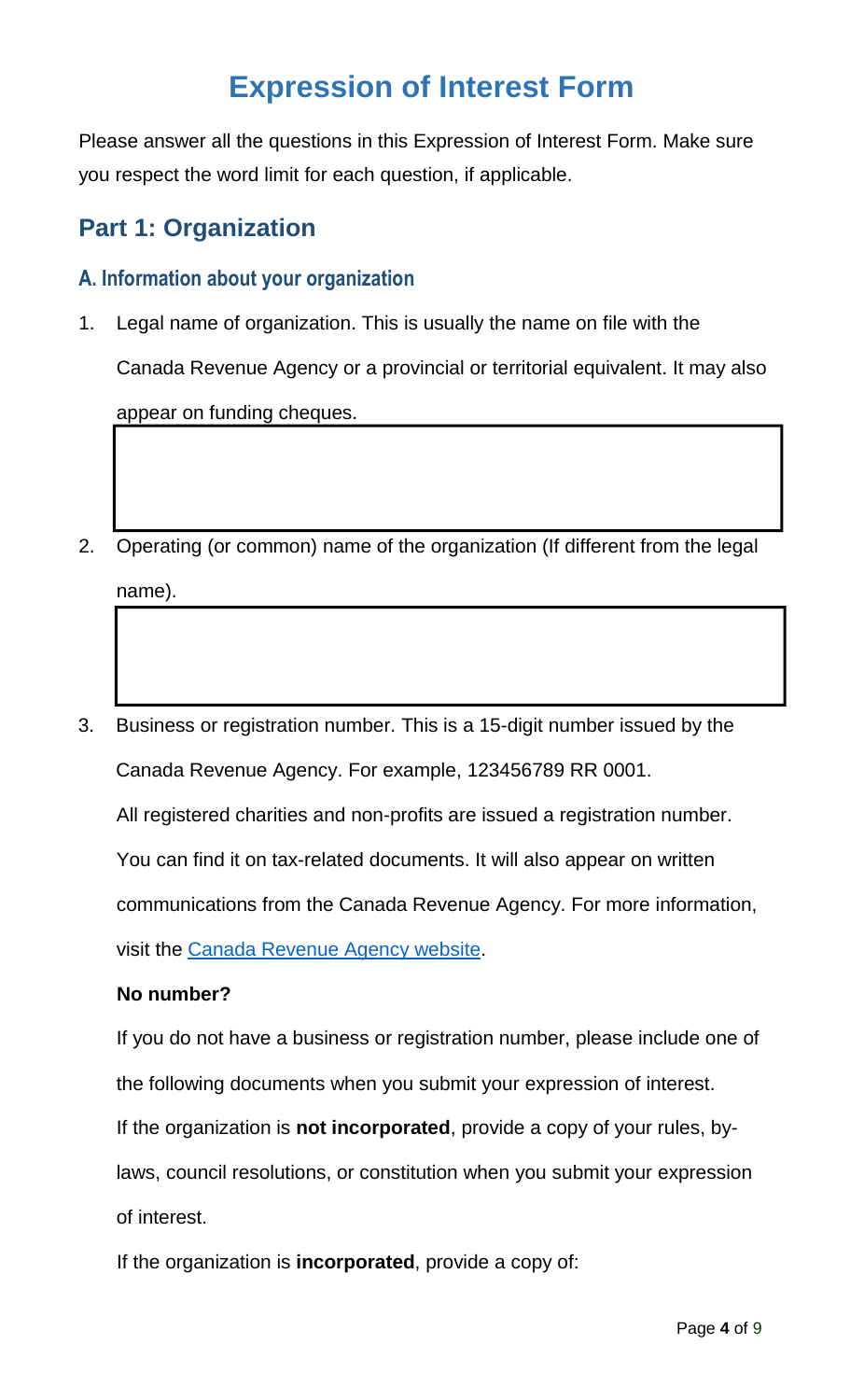- the letters of patents
- the articles of incorporation
- the certificate of incorporation
- the memorandum of association
- your rules, by-laws, or constitution

4. Organization type. Choose the type that best describes your organization.

research or educational institution (such as a university)

Choose only one answer.



not-for-profit organization

Indigenous organization, including:

- o band council
- o tribal council
- o self-governing organization
- municipal (local) organization

provincial or territorial organization (excluding provincial or territorial governments)

5. Address of organization. Give a complete street address and include the city, province, and postal code. Use a format recognized by Canada Post. Visit the [Canada Post website](https://www.canadapost.ca/web/en/home.page) for more information.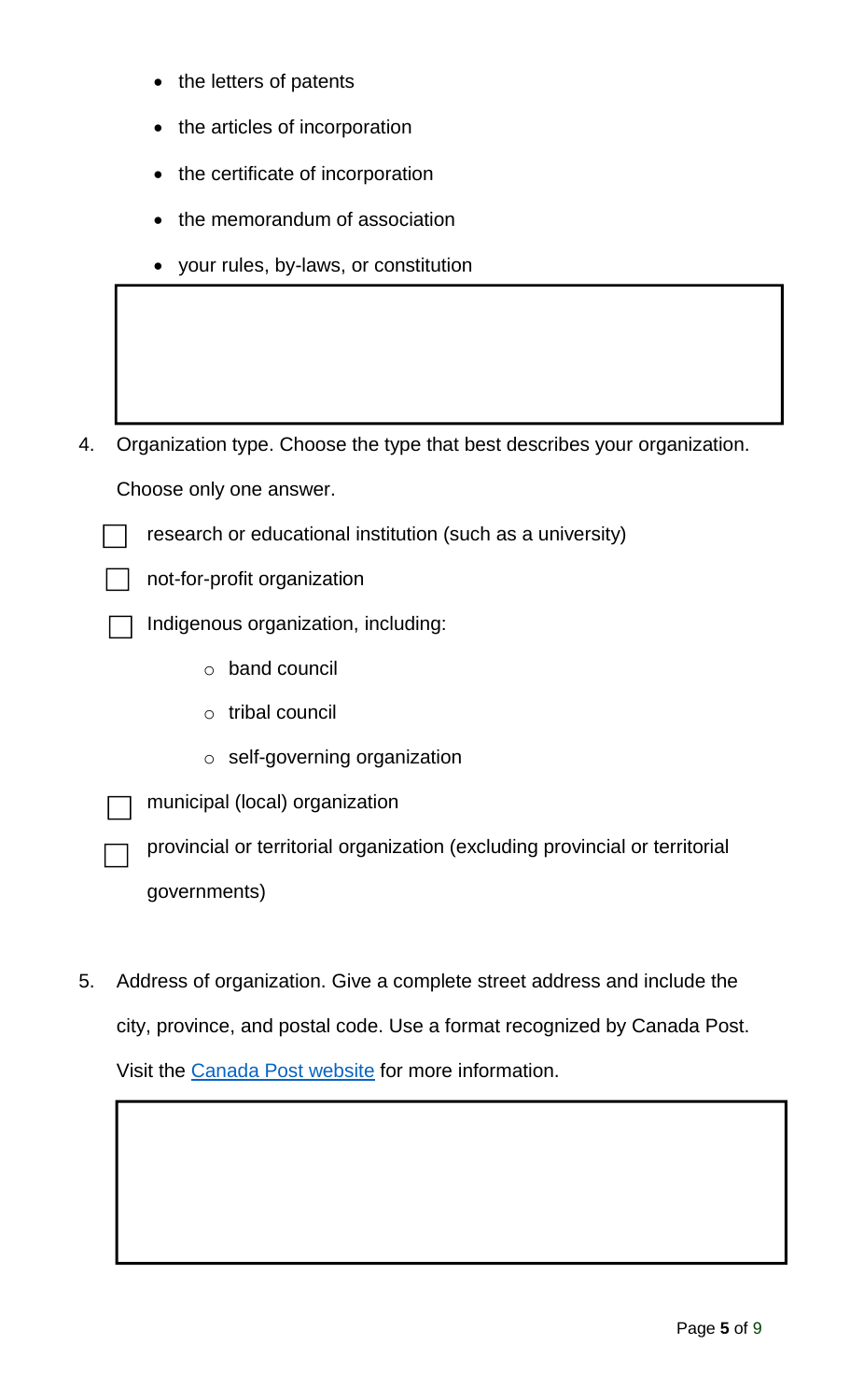### **B. Contact information**

Primary contact. This is the person responsible for completing this form. All

correspondence regarding this expression of interest will be sent to this person.

- 6. First and last name
- 7. Position title
- 8. Telephone number
- 9. Email address
- 10. Preferred language for written communication. Choose one.
	- English

French

11. Preferred language for spoken communication. Choose one.

English

French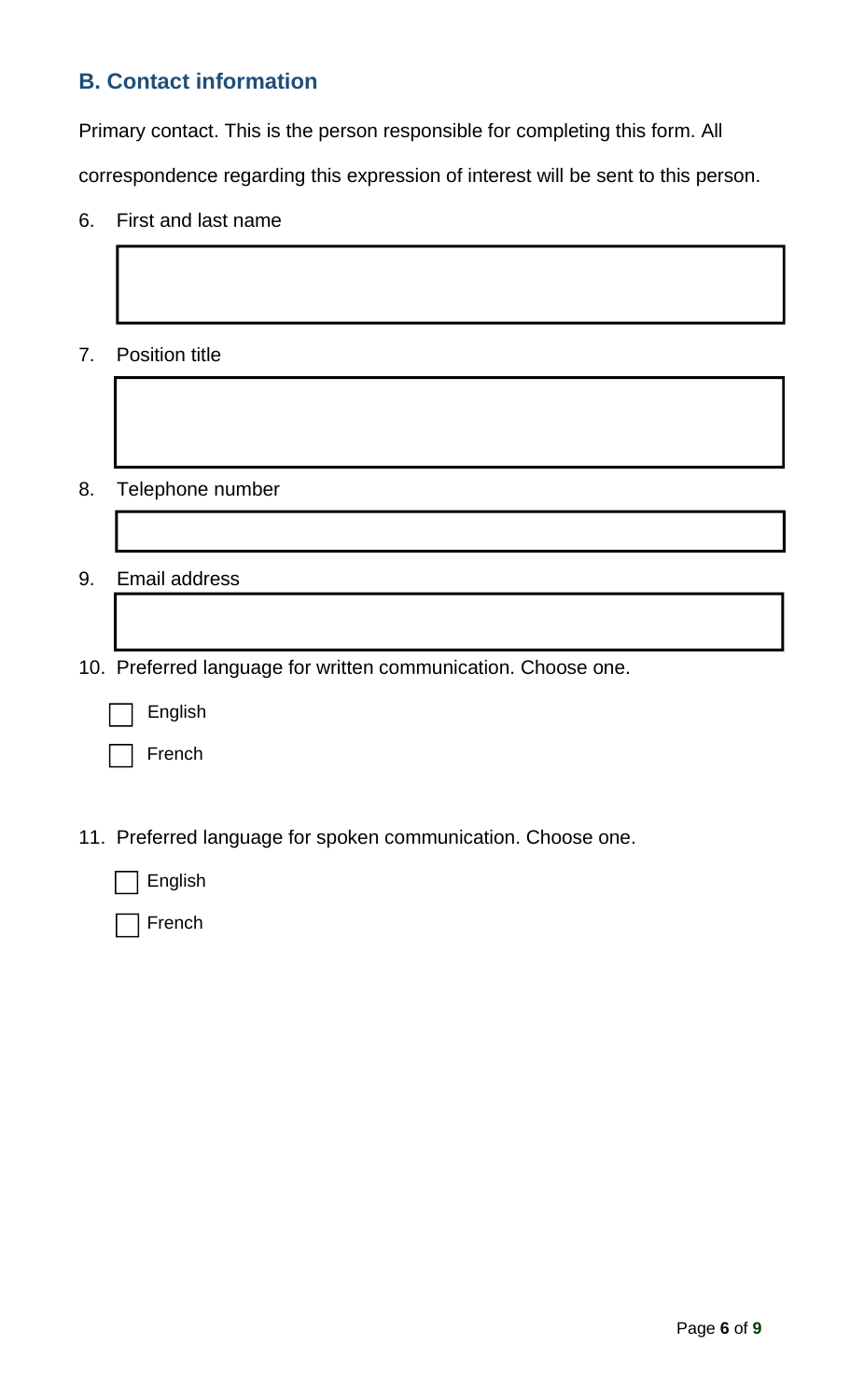# **Part 2: Project information**

Please consult the [program guidelines](https://accessible.canada.ca/advancing-accessibility-standards-research/funding) to help you complete this section.

12. Provide a short title that describes your project.

- 13. Planned project start date (mm-dd-yyyy)
- 14. Planned project end date (mm-dd-yyyy)
- 15. In no more than 200 words, provide a short description of your project.

16. This call for expressions of interest is meant to address specific priority areas. Which of these areas will your research address? Please consult the [program guidelines](https://accessible.canada.ca/advancing-accessibility-standards-research/funding) and list all of the priorities that apply.

17. In no more than 150 words, tell us about your research team. Describe your team's understanding, experience, and expertise related to accessibility.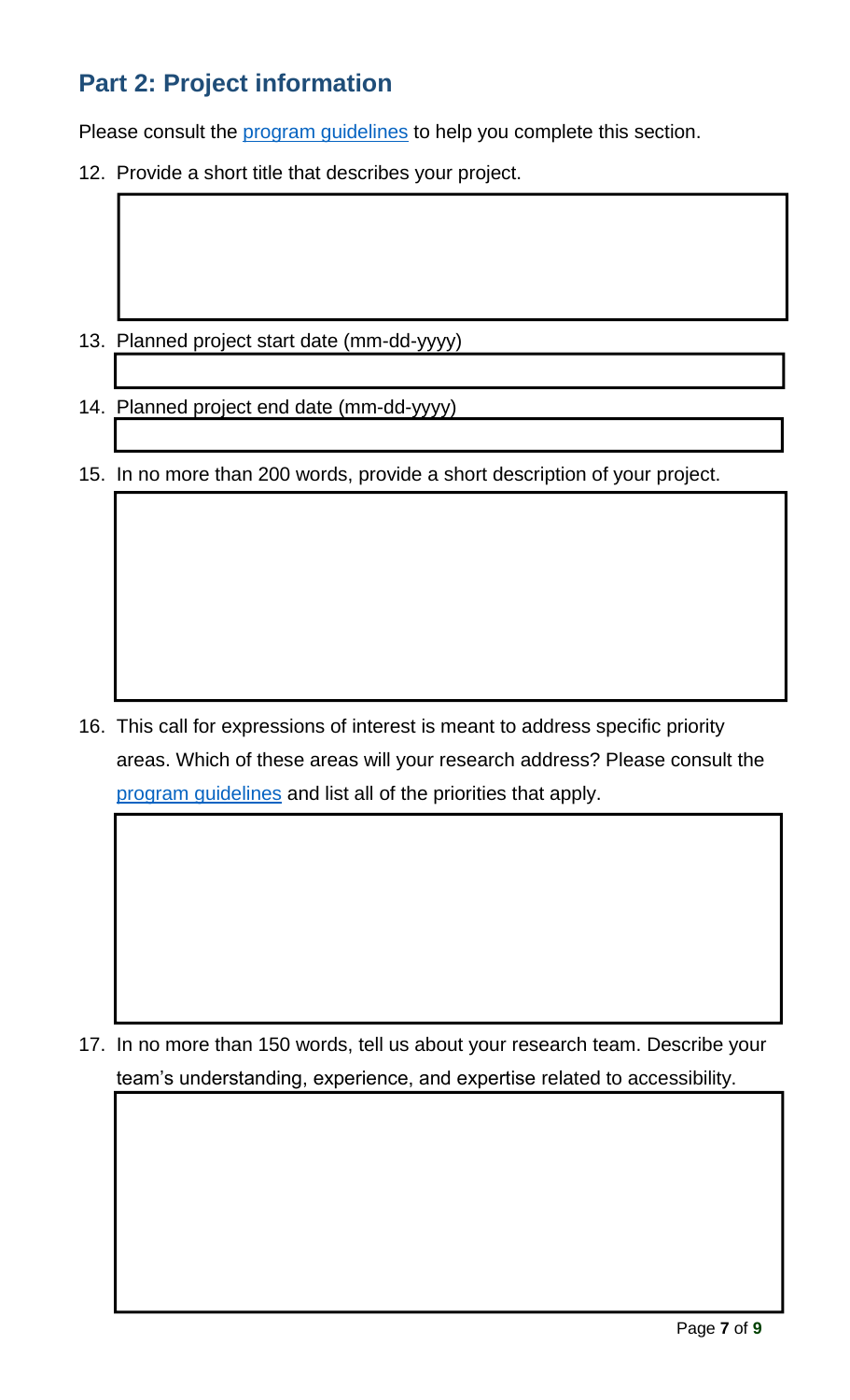- 18. In no more than 500 words, tell us:
	- How will your project identify, remove, and/or prevent barriers to accessibility?
	- What disability or disabilities will your research address?
	- How will your project inform the next generation of model accessibility standards?
	- What is innovative about your approach?
	- Why your research is needed

19. In no more than 500 words, tell us how you will:

- involve persons with disabilities in your project (For example, are they members of the research team? Are they members of an advisory committee? Are they part of the planning and delivery of the project? Will they participate in the research, such as through surveys or focus groups?)
- involve partners across sectors **and** disciplines (See the mandatory requirements for partnerships in the [program](https://accessible.canada.ca/advancing-accessibility-standards-research/funding)  [guidelines.](https://accessible.canada.ca/advancing-accessibility-standards-research/funding))
- encourage and support a national network of accessibility expertise
- share or disseminate the knowledge and findings of your project